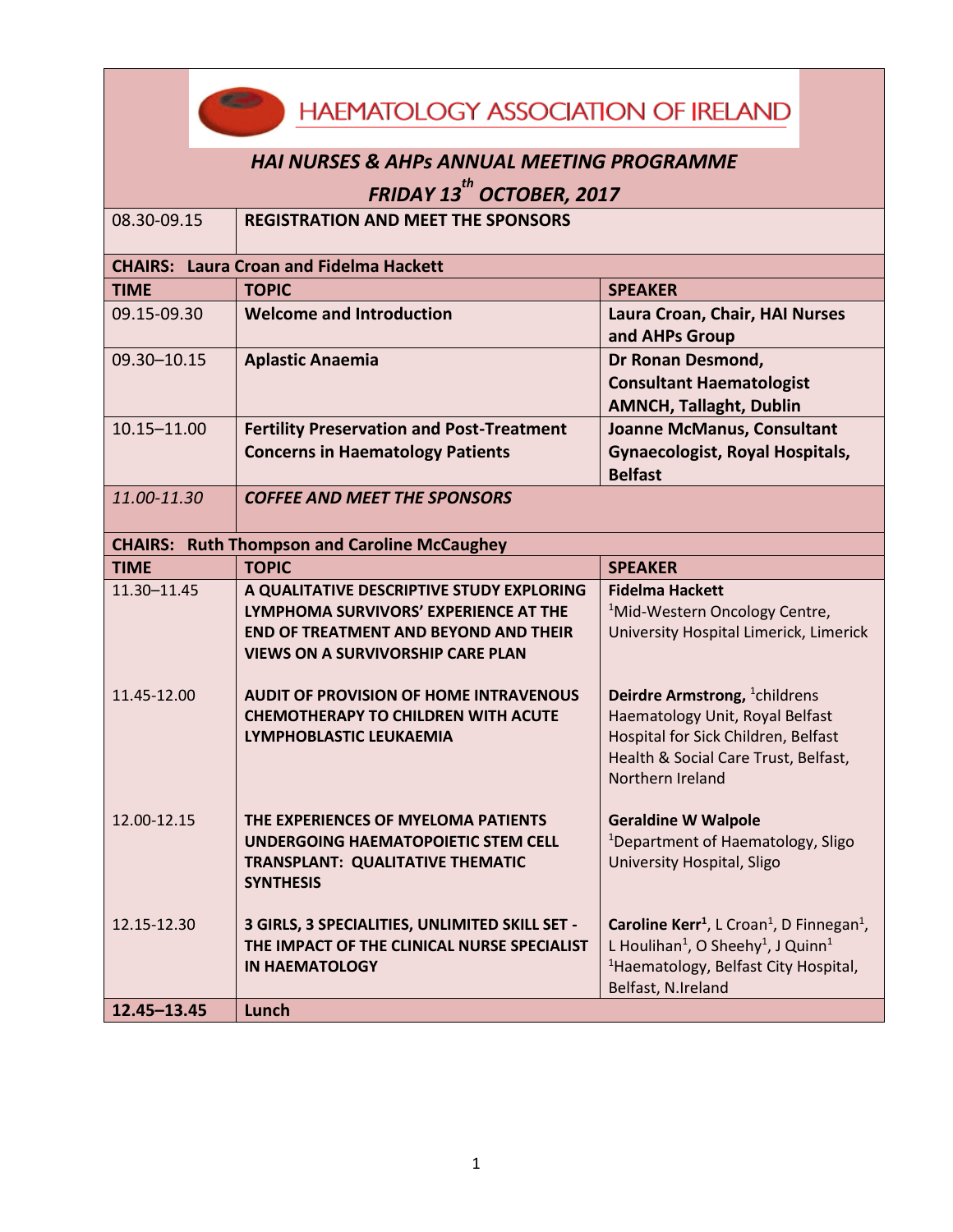**HAEMATOLOGY ASSOCIATION OF IRELAND** 

| <b>HAI NURSES &amp; AHPS ANNUAL MEETING PROGRAMME</b><br>FRIDAY 13th OCTOBER, 2017 |                                                                                                       |                                                                                                                        |  |  |  |
|------------------------------------------------------------------------------------|-------------------------------------------------------------------------------------------------------|------------------------------------------------------------------------------------------------------------------------|--|--|--|
| <b>CHAIR: Rachel Fox and Louise Gribben</b>                                        |                                                                                                       |                                                                                                                        |  |  |  |
| <b>TIME</b>                                                                        | <b>TOPIC</b>                                                                                          | <b>SPEAKER</b>                                                                                                         |  |  |  |
| 13.45-14.30                                                                        | <b>Managing Haematology Patients in the</b><br><b>Renal Setting</b>                                   | Dr Colm Magee, Consultant<br>Nephrologist, Beaumont Hospital,<br><b>Dublin</b>                                         |  |  |  |
| 14.30-15.15                                                                        | <b>Managing the Dietetic Needs of</b><br><b>Haematology Patients</b>                                  | <b>Eleanor Sweeney</b><br><b>Oncology/Haematology Dietician</b><br><b>Beaumont Hospital</b>                            |  |  |  |
| 15.15-15.45                                                                        | <b>COFFEE AND MEET THE SPONSORS</b>                                                                   |                                                                                                                        |  |  |  |
|                                                                                    | <b>CHAIR:</b> Fidelma Hackett and Jacinta Byrne                                                       |                                                                                                                        |  |  |  |
| <b>TIME</b>                                                                        | <b>TOPIC</b>                                                                                          | <b>SPEAKER</b>                                                                                                         |  |  |  |
| 15.45-16.30                                                                        | AIIHPC contribution to palliative care on<br>the island of Ireland                                    | Brendan O'Hara, Programme<br><b>Manager</b><br>All Ireland Institute of Hospice and<br><b>Palliative care (AIIHPC)</b> |  |  |  |
| 16.30-17.00                                                                        | <b>Patient Perspective</b><br>"Kirsty's Story"                                                        |                                                                                                                        |  |  |  |
| 17.00-18.00                                                                        | <b>LIAM O'CONNELL LECTURE</b><br><b>Introduced by: Dr Ronan Desmond</b><br><b>Gene Therapy Trials</b> | Dr Cynthia Dunbar, Senior<br>Investigator<br><b>Molecular Hematopoiesis Section,</b><br>NIH, Bethesda, USA             |  |  |  |
| $1815 - 19.45$                                                                     | <b>Poster viewing followed by Dinner</b>                                                              |                                                                                                                        |  |  |  |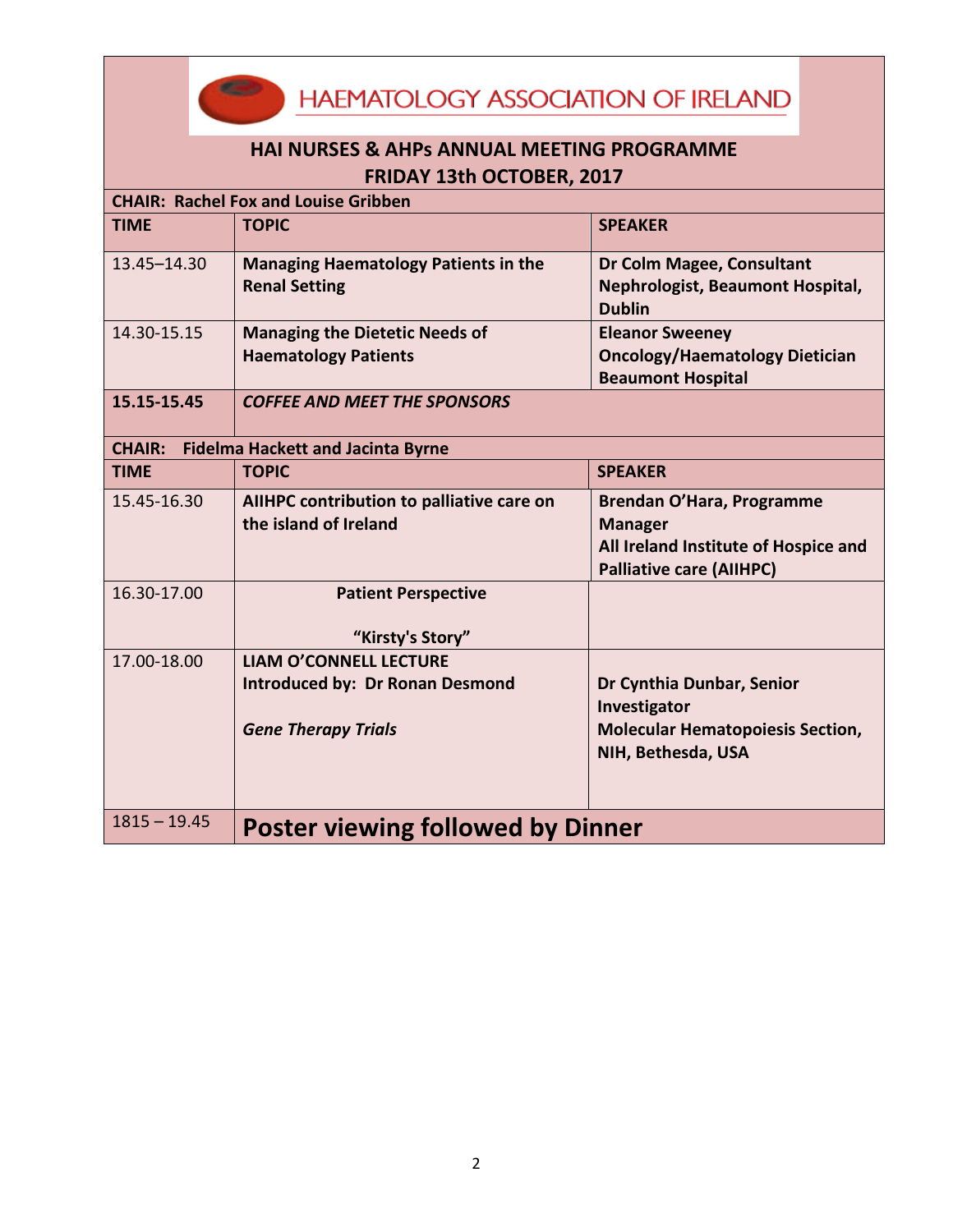**HAEMATOLOGY ASSOCIATION OF IRELAND** 

## *HAI NURSES & AHPs ANNUAL MEETING PROGRAMME SATURDAY 14 th OCTOBER, 2017*

## **CHAIRS Caroline McCaughey and Rosemary Lavery**

| <b>TIME</b>                                  | <b>TOPIC</b>                                                                                                           | <b>SPEAKER</b>                                                                                                                                                                                                                 |  |  |
|----------------------------------------------|------------------------------------------------------------------------------------------------------------------------|--------------------------------------------------------------------------------------------------------------------------------------------------------------------------------------------------------------------------------|--|--|
| 09.00-09.45                                  | <b>Engagement with VTE Risk Assessment</b>                                                                             | Lynda Bonner RGN, MSc, OBE,<br><b>Nurse Consultant</b>                                                                                                                                                                         |  |  |
| 09.45-10.30                                  | <b>Advances in AML</b>                                                                                                 | <b>Professor Charles Craddock CBE</b><br><b>Institute of Cancer and Genomic</b><br><b>Sciences/Professor of Haemato-</b><br>oncology, Queen Elizabeth<br><b>Hospital, Queen Elizabeth</b><br><b>Medical Centre, Birmingham</b> |  |  |
| 10.30-11.15                                  | 'You Can Make a Difference'                                                                                            | Mr Tommy Whitelaw,<br><b>UK Project Lead, Dementia</b><br><b>Carers Voices, Health and Social</b><br><b>Care Alliance Scotland</b>                                                                                             |  |  |
| 11.15-11.30                                  | <b>COFFEE AND MEET THE SPONSORS</b>                                                                                    |                                                                                                                                                                                                                                |  |  |
| <b>CHAIRS: Laura Croan and Ruth Thompson</b> |                                                                                                                        |                                                                                                                                                                                                                                |  |  |
| <b>TIME</b>                                  | <b>TOPIC</b>                                                                                                           | <b>SPEAKER</b>                                                                                                                                                                                                                 |  |  |
| 11.30-11.45                                  | <b>Highlights from the main conference</b>                                                                             | Dr Eibhlin Conneally, Chair,<br><b>Haematology Association of</b><br><b>Ireland</b>                                                                                                                                            |  |  |
| 11.45-12.30                                  | <b>Meet the Expert Session</b><br>Late effects of treatment case presentations                                         | <b>Facilitated by:</b>                                                                                                                                                                                                         |  |  |
|                                              | Paediatric case study<br>Bernie McShane, Ward Sister, Haematology<br><b>RBHSC</b>                                      | Dr Christine Macartney,<br><b>Consultant Paediatric</b><br><b>Haematologist</b><br><b>Royal Belfast Hospital for Sick</b>                                                                                                      |  |  |
|                                              | <b>Teenage and Young Adult case study</b><br>Caroline Kerr, Macmillan Haematology CNS,<br><b>Belfast City Hospital</b> | Children<br><b>Belfast</b><br><b>Dr Larry Bacon</b><br><b>Consultant Haematologist</b>                                                                                                                                         |  |  |
|                                              | <b>Adult case study</b><br>Emma Rowan, CNS Post Transplant Follow-<br>Up, St James's Hospital, Dublin                  | St James's Hospital, Dublin.                                                                                                                                                                                                   |  |  |